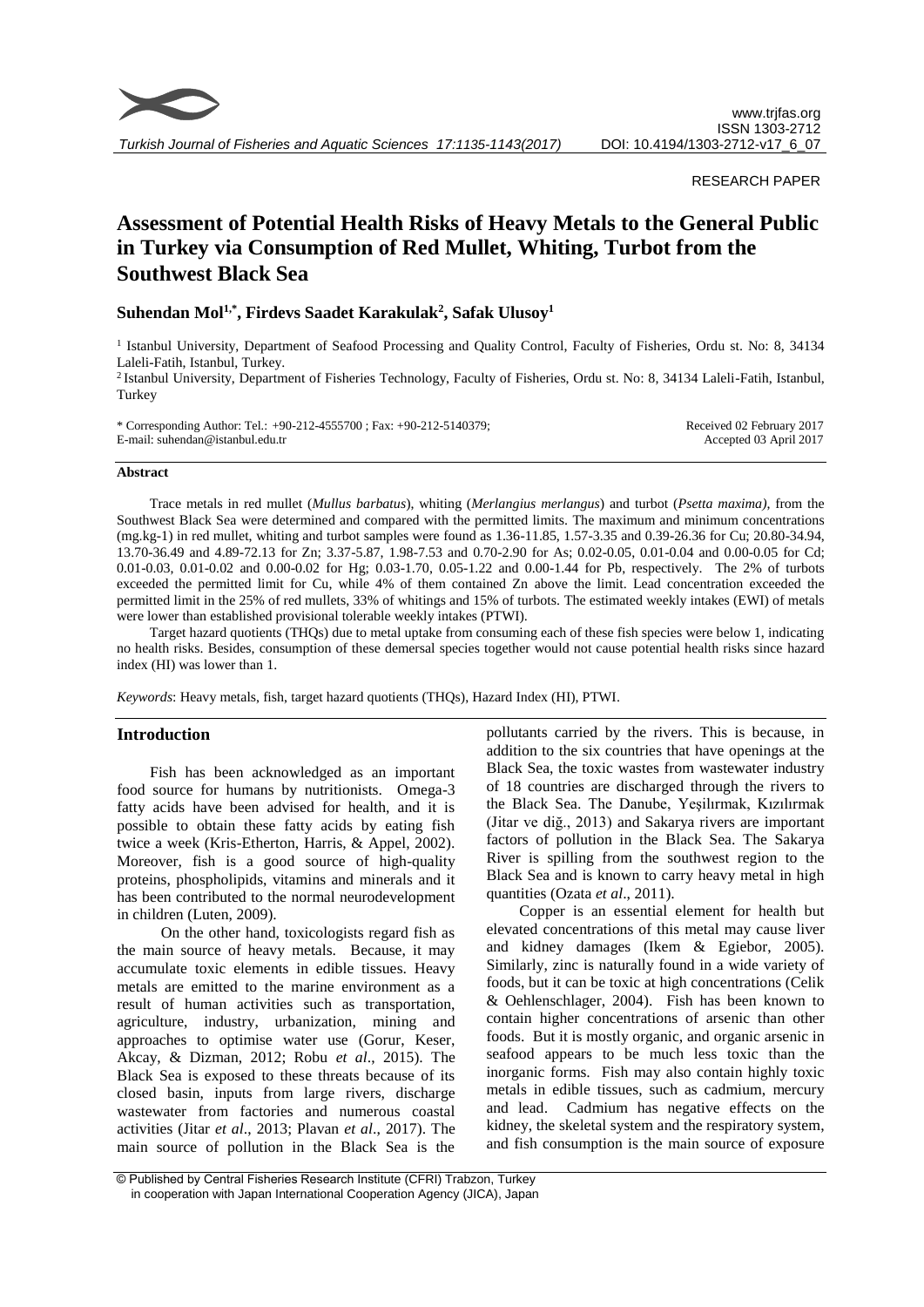to cadmium in human (Keskin *et al*., 2007; Castro-Gonzalez & Mendez-Armenta, 2008). Methylmercury, the organic form of mercury, is highly toxic to humans and may increase the risk of coronary heart disease. Lead is a cumulative toxicant that negatively affects the nervous system, hematological system, cardiovascular system and kidney (Jarup, 2003).

Since contaminated fish provides the largest dose of heavy metals to humans, determining metal concentrations in commercial fish species is a global public health concern (Mathews & Fisher, 2009). Red mullet, whiting and turbot are popular species (Rad, 2002; Ozden, Erkan, & Ulusoy, 2010) and the potential for the accumulation of trace metals may be greater in the muscles of such demersal fish (Cronin *et al*., 1998). Red mullets (*Mullus barbatus*) and whitings (*Merlangius merlangus*) tend to concentrate high amounts of contaminants, since they are carnivore bottom dwellers (Uluozlu, Tuzen, Mendil, & Soylak, 2007; Zorita *et al*., 2008). Turbot, *Psetta maxima,* is a carnivore demersal fish of a high commercial value, and Turkey is one of the main fishery nations of this species (Imsland, 2010). All these demersal species are mainly caught from the Black Sea, which is an important fishery resource for Bulgaria, Georgia, Romania, Russia Federation, Ukraine and Turkey (Duzgunes & Erdogan, 2008). Analyzes of toxic elements in fish from Black Sea are needed to assess possible public health risks, considering increased pollution (Tuzen, 2009).

There are some studies on heavy metal concentrations in the edible tissues of fish from the Black Sea (Harmelin-Vivien *et al*., 2009; Jitar, Teodosiu, Oros, Plavan, & Nicoara, 2015; Mendil,

Demirci, Tuzen, & Soylak, 2010; Tepe, Türkmen, & Türkmen, 2008; Topcuoğlu *et al*, 2002; Turan, Dural, Oksuz, & Ozturk, 2009; Tuzen, 2009; Uluozlu *et al*., 2007). But, the amount of periodical fish intake by the consumer is also very important to determine possible health risks for human. There is a lack of information on public health risk associated with toxic metals in fish from the Black Sea. Target hazard quotient (THQ) based risk assessment method indicates the public health risk associated with the heavy metals in fish and provides an indication of the risk level associated with contaminant exposure.

The aim of this study was to determine the concentrations of Cu, Zn, As, Cd, Hg and Pb in popular demersal fish (red mullet, whiting, and turbot) from the Southwest Black Sea. The dietary intakes of metals derived from the consumption of aforementioned species were also estimated. Health risk associated with heavy metals in fish was evaluated by using THQ. Since exposure to more than one chemical may increase the health risk, total THQ (TTHQ) was also calculated.

# **Materials and Methods**

#### **Materials**

In this study, 12 individuals of red mullet (*Mullus barbatus*), 12 individuals of whiting (*Merlangius merlangus*), and 42 individuals of turbot (*Psetta maxima*) were caught by trawl from the Southwest Black Sea, during spring season, 2013. The sampling area was shown in Figure 1. Samples were transferred to the laboratory in foamed polystyrene boxes with ice and biometric measurements of red



**Figure 1.** Sampling area (Southwest Black Sea, Turkey).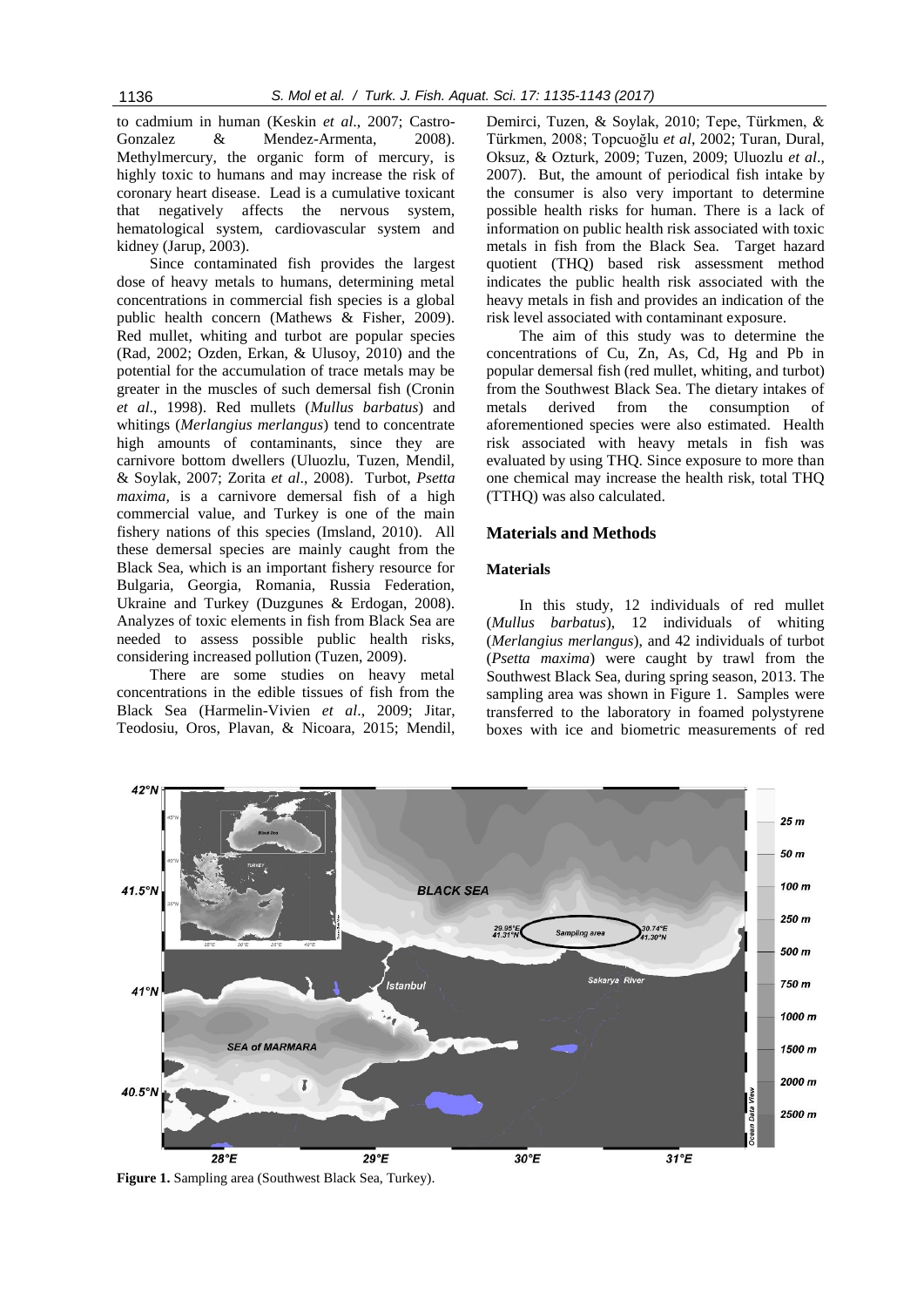mullets (FL: 14.19  $\pm 2.59$  cm; weight: 13.14  $\pm$  4.12 g), whitings (FL:  $17.65 \pm 2.10$  cm; weight:  $36.95 \pm 5.01$ g) and turbots (FL: 32.99  $\pm$ 5.87 cm; weight: 363.77  $\pm$ 24.22 g) were performed. Approximately 2 g of muscle sample was dissected from each fish and kept frozen until analysis. To avoid metal contamination and adhesion, any metal or glass equipment were not used during sampling and analysis.

# **Methods**

Samples were weighed (0.3 and 0.5 g) and placed in a Teflon digestion vessel with 7 ml of a high-quality nitric acid (65%) and 1 ml of hydrogen peroxide (30%). Then Ethos D (Plus 1) microwave lab station from Milestone Inc. (Monroe, Ct, USA) was used for digestion. The microwave program were as follows: step 1:  $25-200$ °C for 10 min at 1,000 W; step 2: 200°C for 10 min at 1,000 W. Then the digests were made up to 25 ml using deionized water. Thermo electron X2 ICP-MS, (model X series, UK) was used to analyze the digested samples for Cu, Zn, As, Cd, Hg and Pb. The instrument detection limits were 20 ppt for Cu, 100 ppt for Zn, 25 ppt for As, 2 ppt for Cd, 50 ppt for Hg, and 10 ppt for Pb. Calibration standards were obtained from High-Purity Standards (Charleston, SC, USA). Catalogue numbers were (1000±3µg/ml in 2% HNO3) Cu: 100014-1, Zn: 100068-1, As: 10003-1, Cd: 10008-1, Hg: 100033-1 and Pb: 100028-1. The standard solutions for calibration were prepared just before the analysis with high purity deionized water, and ICP-MS was calibrated (US EPA, 1994). ICP-MS operating conditions were: Nebulizer gas (Ar) flow 0.91 L*/*min, Radio frequency (RF) 1,200 W, Lens voltage 1.6 V, Cool Gas 13.0 L*/*min, and Auxiliary Gas 0.70 L*/*min. Certified reference material (catalogue no. SRM 2976, Gaithersburg, MD) was analyzed  $(n=3)$  to validate the method for accuracy (Table 1). The analyses were triplicated, the significance level was chosen as 0.05, and results were analyzed by means of analysis of variance (ANOVA). The statistical package SPSS 17.0 (SPSS, Inc., Chicago, IL, USA) was used for statistical analyses.

EWI (estimated weekly intakes) values were calculated by multiplying the mean concentrations of each element and the amount of weekly consumed fish. The weekly consumption of fish in Turkey is 148 g (Speedy, 2003; TUIK, 2009). The average weight of a person was considered as 70 kg (Turkmen, Turkmen, Tepe, Tore, & Ates, 2009) and multiplied by PTWI (provisional tolerable weekly intakes) values, proposed for each metal. Then the percent PTWI was calculated.

The health risks for Turkish consumer caused by consuming red mullet, whiting and turbot from the Southwest Black Sea were assessed based on THQ. This method offers an indication of the risk level due to the heavy metal exposure. The following equation was used to determine THQ (Han *et al*.,1998; Chien *et al*., 2002; Storelli, 2008):

$$
THQ = \frac{(EF \times ED \times FIR \times C)}{(RFD \times WAB \times TA)} \times 10^{-3}
$$

Where  $E_F$  is the exposure frequency (365) days/year),  $E_D$  is the exposure duration (70 years, the average lifetime according to Bannett, Kastenberg, & McKone, 1999.  $F_{IR}$  is the food ingestion rate (21.09) g/day for Turkish consumers, according to Speedy (2003), C is the determined metal concentration (mg . kg-1),  $R_{FD}$  is the oral reference dose (mg. kg-1/day), WAB is the average body weight (70 kg), according to Kumar, Verma, Naskar, Chakraborty, & Shah, 2013, T<sup>A</sup> is the average exposure time for noncarcinogens  $(365 \text{ days/year} \times E_D,$  assuming 70 years in this study).

The oral reference doses (R<sub>FD</sub>) for Cu, Zn, Cd, Hg and Pb (mg . kg-1 , day) have been suggested as 4  $x \neq 10^{-2}$ ,  $3x10^{-1}$ ,  $1 \times 10^{-3}$ ,  $1.6 \times 10^{-4}$  and  $4 \times 10^{-3}$ , respectively (US EPA, 2009).

#### **Results**

The mean concentrations of Cu in red mullet, whiting and turbot were 3.30 mg. kg-1; 2.44 mg.kg-1 and 4.29 mg.kg-1 (P>0.05), respectively (Table 2). The mean concentrations of Zn were 26.65 mg.kg-1 in red mullet, 23.54 mg.kg-1 in whiting and 17.57 mg. kg-1 in turbot. The mean concentrations of As in all species were below 5 mg.kg-1 and the highest As concentration was determined as 7.53 mg.kg-1 in whiting. The mean concentrations of Cd were not above 0.05 mg. kg-1 in all species. The highest concentration of Hg was 0.03 mg.kg-1, which was found in the red mullet. The mean concentrations of Pb were 0.29 mg. kg-1, 0.36 mg.kg-1 and 0.17 mg. kg-1 in red mullet, whiting and turbot, respectively. However, Pb concentration exceeded 0.3 mg.kg-1 in

Table 1. Certified, observed values (mg.kg-1) and recoveries (%) of trace metal concentrations in standard reference material

|    | Certified value | Observed value | (% )<br>Recovery |
|----|-----------------|----------------|------------------|
| Cu | 4.02            | 4.16           | 103.48           |
| Zn | 137.0           | 136.60         | 99.71            |
| As | 13.30           | 14.70          | 110.53           |
| Cd | 0.82            | 0.77           | 93.90            |
| Hg | 61.00           | 67.81          | 111.16           |
| Pb | 1.19            | 0.11           | 90.76            |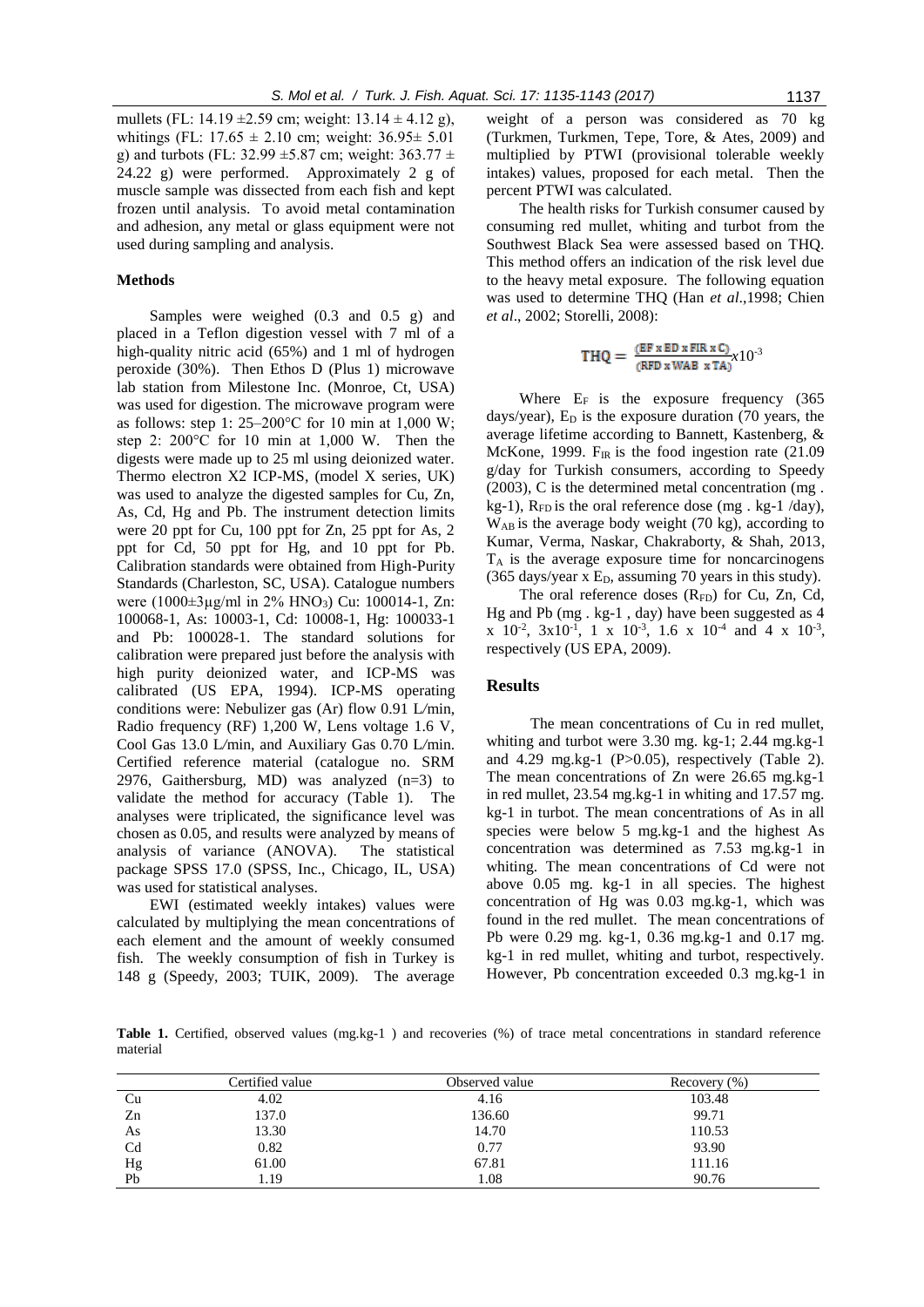the 25% of red mullets, 33% of whitings and 15% of turbots.

EWI and PTWI values of red mullet, whiting and turbot were presented in Table 3. The maximum EWI (µg/ week b.w.) values were 3944.20 for Zn, 4.44 for Cd and 2.96 for Hg in red mullets, while it was 634.92 for Cu in turbot and 53.28 for Pb in whiting. THQ were shown in Table 4, and this value remained below 1 in all samples.

# **Discussion**

#### **Concentrations of Heavy Metals**

The permissible limit for Cu is 30 mg . kg-1 , according to FAO (1983), WHO (1996) and Maff (1995), but this limit is suggested as 20 mg . kg-1 in Turkish Food Codex (2002). All individuals of red mullets and whitings contained Cu below these limits in our study. The concentration of Cu was reported as 3.48 mg . kg-1 in red mullets from the Black Sea (Jitar *et al*., 2015), similar to that of our study. Likewise, Cu concentrations in red mullet and whiting from Black Sea (Mendil *et al*., 2010; Tepe *et al*, 2008; Tuzen, 2009; Uluozlu *et al*., 2007) were well below the recommended limits. The mean concentration of Cu in turbot was also well below the recommended limits, but some individuals (2%) contained Cu above 20 mg . kg-1 (Table 2).

The concentration of Zn remained below the limit value of 50 mg . kg-1 (Maff, 1995; Turkish Food Codex, 2002) in red mullets and whitings, similar to the former studies (Mendil *et al*., 2010; Ozden *et al*., 2010; Tepe *et al*., 2008). The reported concentration of Zn in turbot is generally below 50 mg . kg-1 (Guerin *et al*., 2011; Tuzen, 2009). Likewise, the mean concentration of this metal in turbot was determined as 17.57 mg . kg-1 in this study. But, some individuals (4%) contained this metal above the permitted limit.

The highest As concentrations in red mullet, whiting and turbot samples were 5.87 mg. kg-1 , 7.53 mg . kg-1 and 2.90 mg . kg-1 , respectively. Ozden *et al*. (2010) and Olmedo *et al*. (2013) reported lower As concentrations in red mullets and whitings than that of the present study. Permitted limit for As is 1 mg . kg-1 in fish, according to Turkish Food Codex (2002). However, suggested limits vary from 0.1 mg . kg-1 to 10 mg . kg-1 (De Gieter *et al*., 2002), and typical concentrations of this metal in fish are generally between 1-20 mg . kg-1 (Francesconi, 2007). It is clear that fish contains higher amounts of As than the other foods. But an important part of As is organic, which is not toxic as the inorganic form

**Table 2.** Ranges and mean concentrations (mg. kg-1 wet weight) of heavy metals for red mullet, whiting and turbot

| Metal                                       |               | Red mullet                 | Whiting                        | Turbot                       |
|---------------------------------------------|---------------|----------------------------|--------------------------------|------------------------------|
| Cu                                          | min.-max.     | $1.36 - 11.85$             | $1.57 - 3.35$                  | $0.39 - 26.36$               |
|                                             | mean $\pm$ SD | $3.30 \pm 2.92^{\text{a}}$ | $2.44 \pm 0.54$ <sup>a</sup>   | $4.29 \pm 5.85^{\circ}$      |
| Zn                                          | min.-max.     | $20.80 - 34.94$            | $13.70 - 36.49$                | $4.89 - 72.13$               |
|                                             | mean $\pm$ SD | $26.65 \pm 4.80^{\circ}$   | $23.54 \pm 6.77$ <sup>ab</sup> | $17.57 \pm 14.46^b$          |
| As                                          | min.-max.     | $3.37 - 5.87$              | $1.98 - 7.53$                  | $0.70 - 2.90$                |
|                                             | mean $\pm$ SD | $4.76 \pm 0.94^{\text{a}}$ | $4.09 \pm 2.30^{\circ}$        | $1.60 \pm 0.52^{\rm b}$      |
| Cd                                          | min.-max.     | $0.02 - 0.05$              | $0.01 - 0.04$                  | $0.00 - 0.05$                |
|                                             | mean $\pm$ SD | $0.03 \pm 0.01^{\text{a}}$ | $0.02 \pm 0.01^{\circ}$        | $0.01 \pm 0.01^b$            |
| Hg                                          | min.-max.     | $0.01 - 0.03$              | $0.01 - 0.02$                  | $0.00 - 0.02$                |
|                                             | mean $\pm$ SD | $0.02 \pm 0.01^{\text{a}}$ | $0.01 \pm 0.01^b$              | $0.01 \pm 0.01$ <sup>c</sup> |
| Pb                                          | min.-max.     | $0.03 - 1.70$              | $0.05 - 1.22$                  | $0.00 - 1.44$                |
| $\sim$ 1 $\sim$ $\sim$ $\sim$ $\sim$ $\sim$ | mean $\pm$ SD | $0.29 \pm 0.47^{\text{a}}$ | $0.36 \pm 0.42^{\text{a}}$     | $0.17 \pm 0.29^{\text{ a}}$  |

a, b,c. Different letters in the same row show statistical differences (P<0.05).

**Table 3.** The estimated weekly intakes (EWI) and percent PTWI's for red mullet, whiting and turbot from Black Sea, consumed by adult people in Turkey

| Metal          | PTWI <sup>*</sup> | PTWI**  | Red mullet |              | Whiting |              | Turbot  |              |
|----------------|-------------------|---------|------------|--------------|---------|--------------|---------|--------------|
|                |                   |         | $EWI***$   | Percent PTWI | EWI     | Percent PTWI | EWI     | Percent PTWI |
| Cu             | 3500 <sup>a</sup> | 245 000 | 488.40     | 0.20         | 361.12  | 0.15         | 634.92  | 0.26         |
| Zn             | 7000 <sup>a</sup> | 490 000 | 3944.20    | 0.80         | 3483.92 | 0.71         | 2600.36 | 0.53         |
| C <sub>d</sub> | 7a                | 490     | 4.44       | 0.91         | 2.96    | 0.60         | 1.48    | 0.30         |
| Hg             | $1.6^{\circ}$     | 112     | 2.96       | 2.64         | .48     | 1.32         | 1.48    | 1.32         |
| Pb             | 25 <sup>a</sup>   | 750     | 42.92      | 2.45         | 53.28   | 3.04         | 25.16   | l .44        |

\* The established Provisional Tolerable Weekly Intake (µg/week/kg body weight)

\*\* PTWI for a 70 kg adult (µg/week body weight)

\*\*\* Estimated Weekly Intake (µg/week body weight)

<sup>a</sup>FAO/WHO, 2004

 $b$  EC, 2006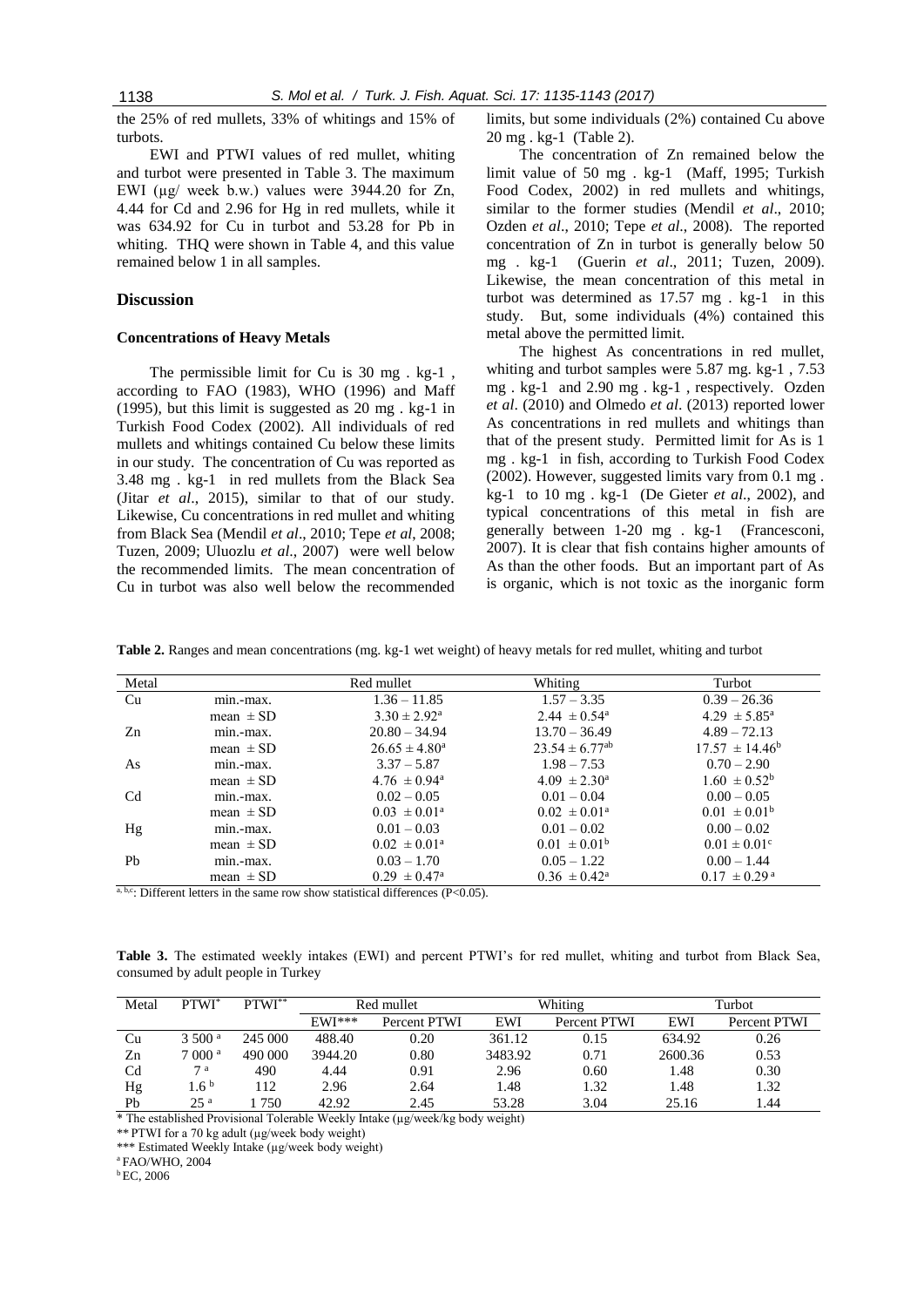| Table 4. Estimated Target Hazard Quotients (THQs) for metals caused by consuming red mullet, whiting and turbot from the |
|--------------------------------------------------------------------------------------------------------------------------|
| <b>Black Sea</b>                                                                                                         |
|                                                                                                                          |

| Metal          | Red mullet | Whiting | Turbot | TDHO         |
|----------------|------------|---------|--------|--------------|
| Cu             | 0.025      | 0.018   | 0.032  | 0.075        |
| Zn             | 0.027      | 0.024   | 0.018  | 0.069        |
| C <sub>d</sub> | 0.009      | 0.006   | 0.003  | 0.018        |
| Hg             | 0.038      | 0.019   | 0.019  | 0.076        |
| Pb             | 0.022      | 0.027   | 0.013  | 0.062        |
| <b>TTHO</b>    | 0.121      | 0.094   | 0.085  | $0.300$ (HI) |

TDHQ=The Total Diet THQ of each metal

TTHQ= Total THQ of heavy metals due to the consumption of each species

HI= Hazard Index, the sum of TTHQs

(Castro-Gonzaleza & Mendez-Armenta, 2008). So, it is difficult to judge potential health risk related to arsenic concentration in fish.

In the present study, none of the samples contained Cd above the permitted limit of 0.05 mg.kg-1 (EC 2014; Turkish Food Codex, 2011). Alkan *et al*. (2016) reported Cd levels in anchovy, sprat and horse mackerel from the Black Sea above the permissible safety levels for human consumption. Likewise, higher concentrations of Cd have been reported for red mullet, whiting (Mendil *et al*., 2010; Tuzen, 2009; Uluozlu *et al*., 2007) and turbot (Tuzen, 2009) from the Black Sea. Heavy metals in fish tissues have been regarded as a threat for human consumption (Turan *et al*., 2009). Therefore, Cd concentrations in fish from the Black Sea should be controlled periodically considering human health.

The maximum limit for Hg has been suggested as 0.5 mg . kg-1 for fish (EC, 2006) and 1 mg . kg-1 for halibut, a turbot-like species, and for *Mullus* sp. (EC, 2008; Turkish Food Codex, 2011). Even the mercury accumulation in red mullet has been regarded as an important health risk (Harmelin-Vivien *et al*., 2009); all fish samples, including red mullets contained Hg below the maximum permitted levels in this study. Likewise, Tuzen (2009) reported mercury concentrations in red mullet, whiting and turbot from the Black Sea lower than the legal limits.

The maximum permitted concentration of Pb is 0.3 mg. kg-1 (EC, 2008; Turkish Food Codex, 2011) for fish. Lead concentration exceeded this limit in the 25% of red mullets, 33% of whitings and 15% of turbots. The Black Sea is considerably affected from the sources of pollution (Turan *et al*., 2009), and the formerly reported Pb concentrations in fish from Black Sea were higher than that of our study. Jitar *et al* (2015) reported the mean concentration of Pb as 0.32 mg . kg-1 in red mullets from the Black Sea. Likewise, the mean concentrations of Pb in red mullet and whiting from Black Sea were reported as 0.84 mg . kg-and1, 0.93 mg . kg-1, respectively (Uluozlu *et al*., 2007). It was concluded that demersal species from the Black Sea should be checked periodically, considering the concentrations of Pb in their muscles.

#### **Dietary Intake of Heavy Metals**

For many years, the determination of heavy metal concentrations in fish has been used to assess human health risks. But additional information is needed for a better risk assessment, since consumption amounts of various communities may be very different (Olmedo *et al*., 2013). Even if the toxicological limits are not exceeded for an average consumer, heavy consumers may be under the risk of heavy metal exposure (Leblanc *et al*., 2005). For this reason, the EWI and percent PTWI values for red mullet, whiting and turbot consumed by adults in Turkey were investigated, in this study.

The established PTWI and PTWI for a 70 kg adult were presented in Table 3, and compared with the EWI values. In our case, all heavy metal intakes through the consumption of demersal fish from the Southwest Black Sea were lesser than tolerable weekly intake limits*.* Turkmen *et al*. (2009) reported EWI of Cu, Zn, Cd, and Pb for individual metals by consumption of a demersal fish, *Trigla lyra*, from Turkish waters as 347 µg per person/week, 1172 µg per person/week, 18.2 µg per person/week, and 58.8 µg per person/week, similar to our results. Gorur *et al*. (2012) studied the Zn, Cu, Pb concentrations of various fish from the Black Sea and reported lower daily intakes than the recommended intake values. Turkmen and Dura (2016) studied heavy metal concentrations in *Mullus barbatus* from South Western Black Sea, and reported EWI values below the recommended values. Low EWI values for Hg, Cd and Pb have also been reported for *Merluccis merluccis* and *Mullus barbatus* from the Adriatic Sea (Storelli, 2008). Bat and Arici (2016) assessed health risk of heavy metals in Atlantic bonito from Southern Black Sea and reported average weekly intakes of heavy metals (Cu, Zn, Cd, Hg and Pb) below the established PTWI values.

The EWI and percent PWTI values of arsenic were not calculated and shown in the tables. Because, the former PTWI value of As  $(15 \mu g/kg)$  is no longer appropriate according to JECFA (2011) and withdrawn by the Committee, since an important part (about 98%) of the As in fish is the organic and non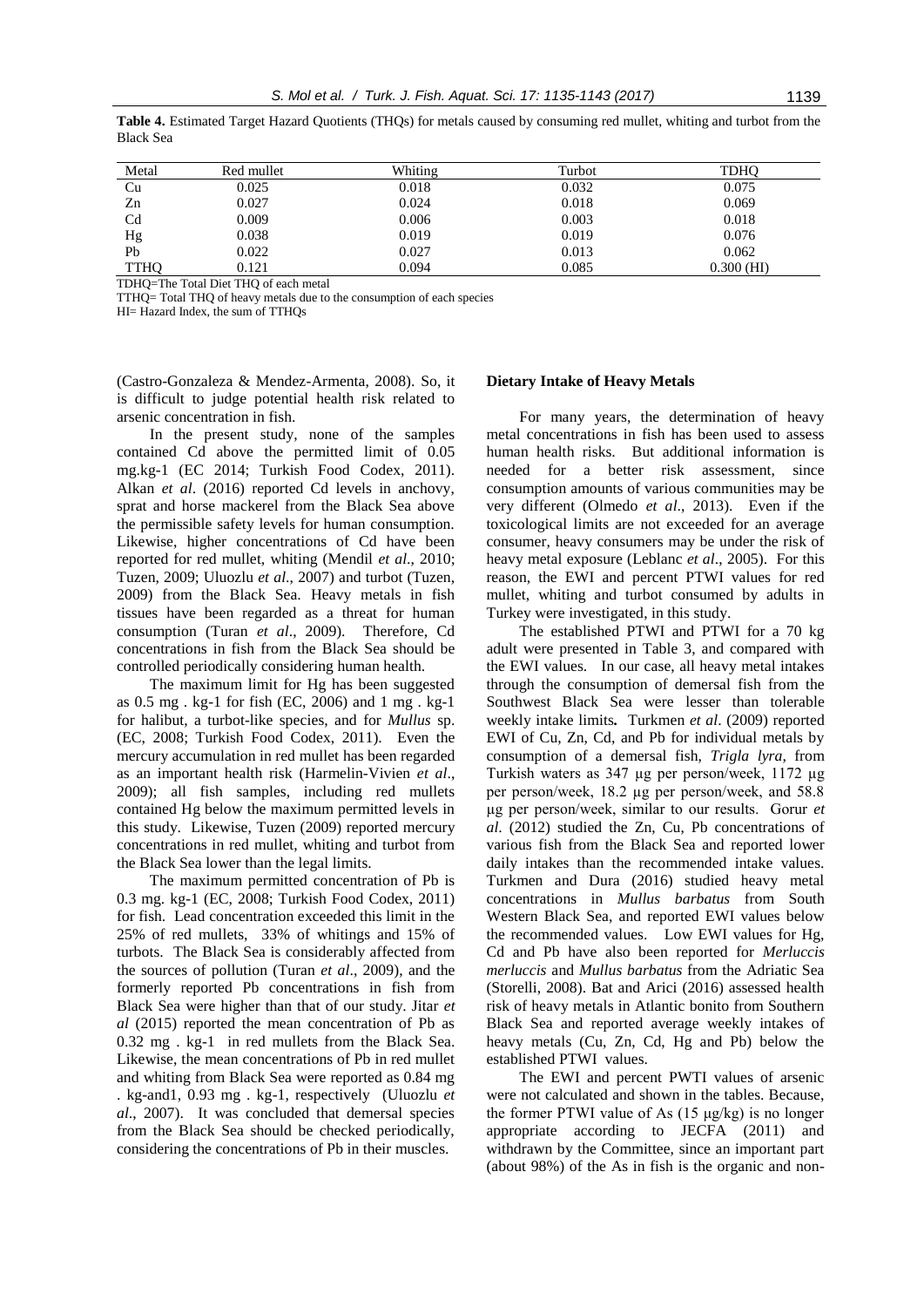toxic form. Olmedo *et al*. (2013) did not calculate the PTWI percentages for As for the same reason.

# **Potential Health Risk of Metals**

The THQ-based risk assessment has been regarded as a useful method to indicate possible health risk associated with heavy metal exposure (Yi, Yang, & Zhang, 2011). The THQ values below 1 show that the estimated exposure is not considered as a potential concern (Basim & Khoshnood, 2013). Since THQ values remained below 1 in this study (Table 4), no significant health risk was concluded due to the consumption of red mullet, whiting or turbot from Southwest Black Sea. Similar results were reported by Zheng *et al*. (2007). They studied the health risk due to dietary intake of heavy metals in China and reported THQ values lower than 1 through consumption of sea products. Likewise, Çulha *et al*. (2016) reported THQ values for heavy metals (Al, Cu, Ni, As, Cd, Hg, Pb, U) below 1 in scorpionfish, a demersal species caught from Black Sea, and reported no risk for human consumption. Storelli (2008) studied the potential human health risks via seafood consumption from the Adriatic Sea and reported the THQs for individual metals by consumption of *M. merluccis* as 0.22 for Hg, 0.02 for Cd and 0.01 for Pb; and by consumption of *M. barbatus* as 0.84 for Hg, 0.01 for Cd and 0.01 for Pb. Fish from Yangtze River, China were also regarded as safe, considering the THQ values below 1 (Yi *et al*., 2011). Han *et al*. (1998) studied possible health hazards caused by seafood consumption in Taiwan and reported THQ values below 1 for various seafood containing Cd and Zn. Likewise, Wang, Sato, Xing, & Tao (2005) studied health risks of heavy metals to the population in Tianjin, China through the consumption of fish and vegetables. They reported THQ values lesser than 1, but underlined that potential health risks may arise due to the consumption of both vegetables and fish, when THQ values close to 1.

It is inaccurate to calculate THQ for arsenic since RfDo given by US EPA is for inorganic As only. It is known that an important part of the As (about 98%) in fish is non-toxic, organic form (EFSA, 2009). Therefore, THQ values were not calculated for As in this study. Likewise, Bandowe *et al*. (2014) did not calculate THQ values for As due to the same reason.

Since exposure to more than one contaminant may result in combined effects (Hallenbeck, 1993), following formula was used to determine TTHQ of heavy metals for each species (Chien *et al*., 2002; Storelli, 2008; Zeng *et al*., 2007):

# TTHQ (individual fish) =  $THQ$  (toxicant 1) + THQ  $(toxicant 2) + THQ(toxicant n)$

In the present study, the TTHQ values were determined below 1 (Table 4), indicating no

significant health risk for the Turkish consumer by consuming red mullet, whiting and turbot. A similar result was reported for *M. merluccis* and *M. barbatus* from the Adriatic Sea (Storelli, 2008). Total THQ of heavy metals due to sea product consumption in China was also reported as 0.490 by Zheng *et al*. (2007). In our study, the total diet THQs (TDHQ) of each metal were also below 1, indicating no potential risk.

HI to human population due to Cu, Zn, Cd, Hg and Pb exposure, through red mullet, whiting and turbot consumption was calculated as follows (Zheng *et al*., 2007):

#### $HI=TTHQ$  (red mullet) + TTHQ (whiting) + TTHQ (turbot)

Since the HI values were below 1 (Table 4), consumption of these demersal species from the Southwest Black Sea might not be hazardous to the consumer with respect to observed levels of Cu, Zn, Cd, Hg and Pb alone or in combination with each other.

#### **Conclusion**

The mean concentrations of heavy metals were below permitted limits for demersal species, except Pb concentrations of whiting. Besides, some individuals of all species contained Pb higher than 1 mg. kg-1. Some individuals of turbot exceeded the limits, suggested for Cu and Zn. However, EWI values remained far below PTWI, showing there is no health risk to the consumer from red mullet, whiting and turbot consumption. THQ values also remained below 1, showing no health risk due to the intake of individual heavy metal by consuming one of red mullet, whiting of turbot. Likewise, HI for combined heavy metals due to the consumption of all fish species were lower than one, showing no potential health risk to human health.

As well as its numerous health benefits, fish has also been considered as an important route of exposure to heavy metals. This study, of course, is a selective fish investigation from the Southwest Black Sea. Heavy metal concentrations might be different due to the fish species, catching area, and habitat. Health risks may also be different for various populations depending on their consumption amounts. So, contaminant levels of more seafood species from commercial catching areas should be monitored and possible health risks must be assessed periodically. Consumers should be informed both with the benefits and risks of fish. Therefore, minimizing risks and increasing benefits of fish consumption will be possible.

#### **Acknowledgements**

This work was supported by the Research Found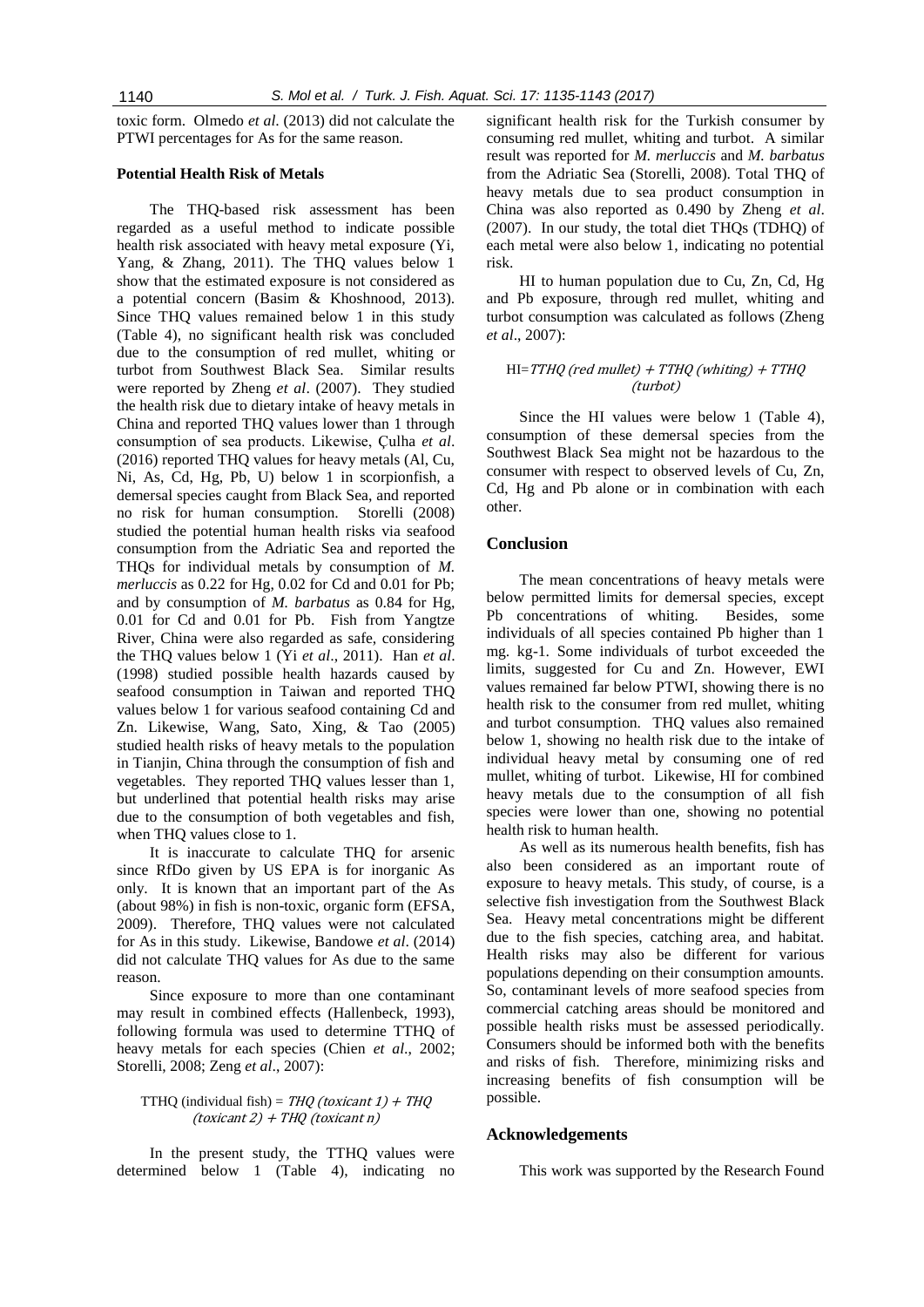of Istanbul University. Project number: 9567. The authors declare that they have no conflict of interest.

#### **References**

- Alkan, N., Alkan, A., Gedik, K., Fisher, A (2016). Assessment of metal concentrations in commercially important fish species in Black Sea. *Toxicology and Industrial Health*, 32(3), 447–456.
- Bandowe, B. A. M., Bigalke, M., Boamah, L., Nyarko, E., Saalia, F. K., & Wilcke, W. (2014). Polycyclic aromatic compounds (PAHs and oxygenated PAHs) and trace metals in fish species from Ghana (West Africa): Bioaccumulation and health risk assessment. *Environment International*, 65, 135–146. doi: 10.1016/j.envint.2013.12.018
- Bannett, D. H., Kastenberg, W. E., & McKone, T. E. A. (1999). A multimedia, multiple pathway risk assessment of atrazine: the impact of age differentiated exposure including joint uncertainty and variability. *Reliability Engineering & System Safety*, 63, 185–98. doi: 10.1016/S0951- 8320(98)00046-5
- Basim, Y., & Khoshnood, Z. (2013). Target hazard quotient evaluation of cadmium and lead in fish from Caspian Sea. *Toxicology and Industrial Health*, 1–6. Doi: 10.1177/0748233713498451
- Bat, L., Arici, E. (2016). Health risk assessment of heavy metals in Sarda sarda Bloch, 1793 for people through consumption from the Turkish Black Sea coasts. *International Journal of Zoology Research* 1(1), 01- 07 .
- Castro-Gonzaleza, M. I., & Mendez-Armenta, M. (2008). Heavy metals: Implications associated to fish consumption. *Environmental Toxicology and Pharmachology*, 26, 263–271. http://dx.doi.org/10.1016/j.etap.2008.06.001
- Celik, U., & Oehlenschlager, J. (2004). Determination of zinc and copper in fish samples collected from Northeast Atlantic by DPSAV. *Food Chemistry*, 87, 343–347.
- http://dx.doi.org/10.1016/j.foodchem.2003.11.018
- Chien, L., Hung, T., Choang, K., Yeh, C., Meng, P., Shieh, M., & Han, B. (2002). Daily intake of TBT, Cu, Zn, Cd and As for fishermen in Taiwan. *Science of the Total Environment*, 285, 177-185. doi: 10.1016/S0048-9697(01)00916-0
- Cronin, M., Davies, I. M., Newton, A., Pirie, J. M., Topping, G., & Swan, S. (1998). Trace metal concentrations in deep North Atlantic Sea fish from the North Atlantic. *Marine Environmental Research*, 45(3), 225-238. <http://dx.doi.org/10.1016/S0141> 1136(98)00024-5
- Culha, S. T., Yabanli, M., Baki, B., Yozukmaz, A. (2016). Heavy metals in tissues of scorpionfish (*Scorpaena porcus*) caught from Black Sea (Turkey) and potential risks to human health. *Environmental Science and Pollution Research* 23:20882–20892. Doi: 10.1007/s11356-016-7337-2
- De Gieter, M., Leermakers, M., Van Ryssen, R., Noyen, J., Goeyens, L., & Baeyens, W. (2002). Total and Toxic Arsenic Levels in North Sea Fish. *Archives of Environmental Contamination and Toxicology*, 43, 406–417. doi: 10.1007/s00244-002-1193-4
- Duzgunes, E., & Erdogan, N. (2008). Fisheries management in the Black Sea countries. *Turkish Journal of*

*Fisheries and Aquatic Sciences*, 8, 181-192.

- EC (European Commission). (2006). Commission Regulation. Setting maximum levels for certain contaminants in foodstuffs. Official Journal of the European Union. EC No 1881/2006.
- EC (European Commission). (2008). Setting maximum levels for certain contaminants in foodstuffs. Official Journal of the European Union. EC No 629/2008, amending Regulation (EC) No 1881/2006
- EC (European Commission). (2014). Commission Regulation*.* Amending regulation as regards maximum levels of cadmium in foodstuffs. Official Journal of the European Union. (EC) No 488/2014.
- EFSA (European Food Safety Authority). (2009). Scientific opinion on arsenic in food, Panel on Contaminants in the Food Chain (CONTAM), *EFSA Journal*, 7(10), 1- 194. doi:10.2903/j.efsa.2009.1351
- FAO. (1983). Compilation of legal limits for hazardous substances in fish and fishery products. *FAO Fishery Circular*, 464, 5–100.
- FAO/WHO. (2004). Summary and conclusions of the sixtyfirst meeting of the Joint FAO/WHO expert committee on food additives (JECFA). Retrived from ftp://ftp.fao.org/es/esn/jecfa/jecfa61sc.pdf
- Francesconi, K.A. (2007). Toxic metal species and food regulations - making a healthy choice. *Analyst*, 132, 17–20. doi: 10.1039/B610544K
- Gorur, F.K., Keser, R., Akcay, N., & Dizman, S. (2012). Radioactivity and heavy metal concentrations of some commercial fish species consumed in the Black Sea Region of Turkey. *Chemosphere*, 87, 356–361. doi: 10.1016/j.chemosphere.2011.12.022
- Guerin, T., Chekri, R., Vastel, C., Sirot, V., Volatier, J., Leblanc, J., & Noël, L. (2011). Determination of 20 trace elements in fish and other seafood from the French market. *Food Chemistry*, 127, 934–942. doi: 10.1016/j.foodchem.2011.01.061
- Hallenbeck, W. H. (1993). Quantitative Risk Assessment for Environmental and Occupational Health. Florida, USA, CRC Press LLC, 7-19 pp.
- Han, B.C., Jeng, W.L., Chen, R.Y., Fang, G.T., Hung, T.C., & Tseng, R.J. (1998). Estimationof target hazard quotients and potential health risks for metals by consumption of seafood in Taiwan. *Archives of Environmental Contamination and Toxicology*, 35, 711 720. doi: 10.1007/s002449900535
- Harmelin-Vivien, M., Cossa, D., Crochet, S., Banaru, D., Letourneur, Y., & Mellon-Duval, C. (2009). Difference of mercury bioaccumulation in red mullets from the north-western Mediterranean and Black seas. *Marine Pollution Bulletin*, 58, 679–685. doi: 10.1016/j.marpolbul.2009.01.004.
- Ikem, A., & Egiebor, N.O. (2005). Assessment of trace elements in canned fishes (mackerel, tuna, salmon, sardines and herrings) marketed in Georgia and Alabama (United States of America). *Journal of Food Composition and Analysis*, 18, 771–787. doi: 10.1016/j.jfca.2004.11.002
- Imsland, A.K. (2010): The Flatfishes (Order: Pleuronectiformes) In: Finfish aquaculture diversification. Francois, N., Jobling, M., Carter, C., Blier, P. (eds.) Cabi UK pp: 456.
- Jarup, L. (2003). Hazards of heavy metal contamination. *British Medical Bulletin*, 68, 167–182. https://doi.org/10.1093/bmb/ldg032
- JECFA. (2011). Safety evaluation of certain contaminants in Food. WHO food additives series: 63, FAO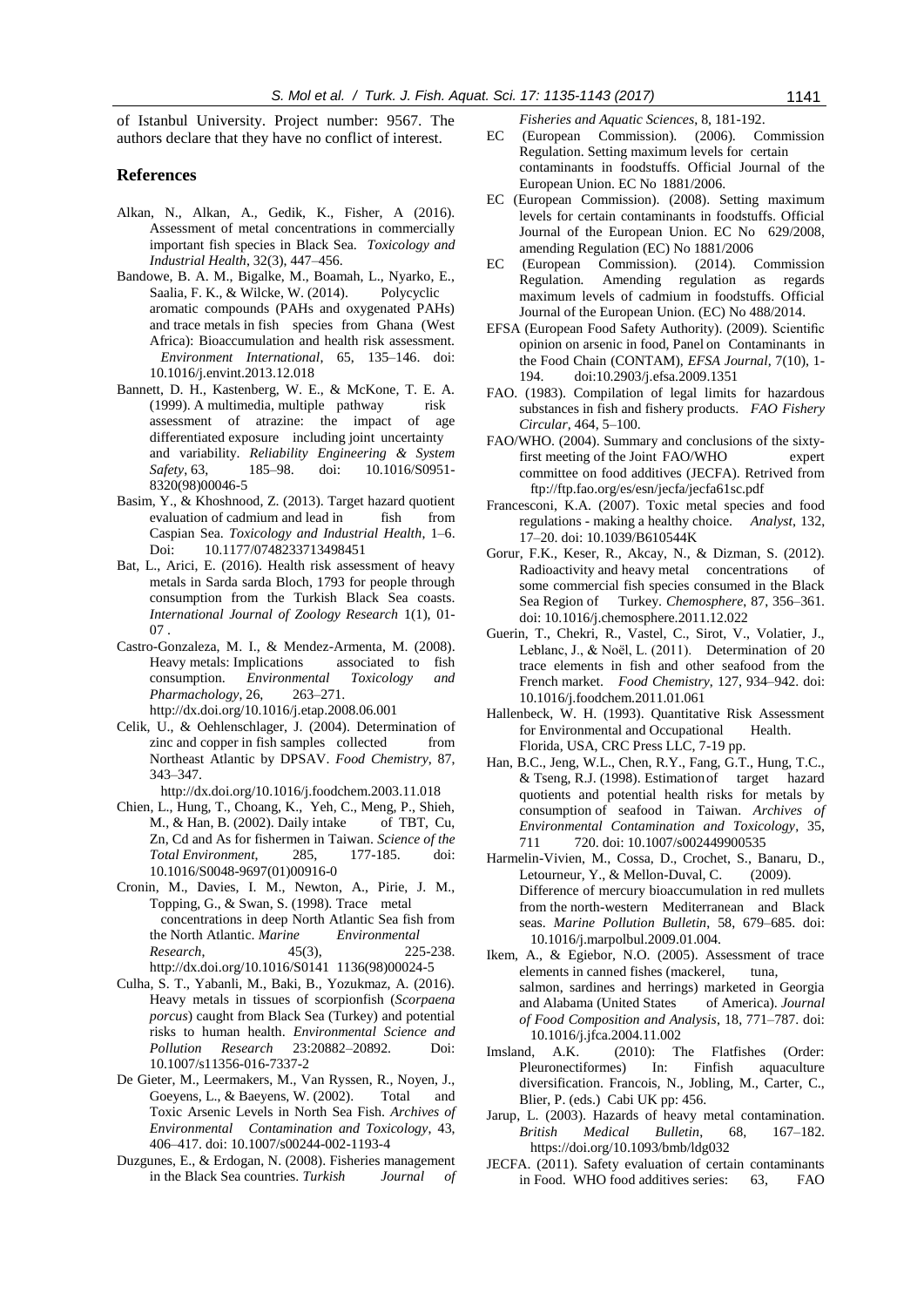JECFA Monographs 8. Rome, Italy, Food and Agriculture Organization of the United Nations.

- Jitar, O., Teodosiu, C., Nicoara, M., Plavan, G. (2013). Study of heavy metal pollution and bioaccumulation in the Black Sea living environment. *Environmental Engineering and Management Journal,* 2, 271-276.
- Jitar, O., Teodosiu, C., Oros, A., Plavan, G., & Nicoara, M. (2015). Bioaccumulation of heavy metals in marine organisms from the Romanian sector of the Black Sea New. *Journal of Biotechnology*, 32(3), 369-78. doi: 10.1016/j.nbt.2014.11.004
- Keskin, Y., Baskaya, R., Özyaral, O., Yurdun, T., Lüleci, N.E., & Hayran, O. (2007). Cadmium, lead, mercury and copper in fish from the Marmara sea, Turkey. *Bulletin of Environmental Contamination and Toxicology*, 78, 258–261. doi: 10.1007/s00128-007 9123-9
- Kris-Etherton, P.M., Harris, W.S., & Appel, L.J. (2002). Fish consumption, fish oil. Omega 3 fatty acids, and cardiovascular disease. *Circulation*, 106, 2747– 2757.

https://doi.org/10.1161/01.CIR.0000038493.65177.  $Q_4$ 

- Kumar, B., Verma, V.K., Naskar, A.K., Chakraborty, P., & Shah, R. (2013). Human Health Hazard due to Metal Uptake via Fish Consumption from Coastal and Fresh Water Waters in Eastern India Along the Bay of Bengal. *Journal of Marine Biology & Oceanography*, 2, 3. doi:10.4172/2324- 8661.1000115
- Leblanc, J.C., Guérin, T., Noël, L., Calamassi-Tran, G., Volatier, J.L., & Verger, P. (2005). Dietary exposure estimates of 18 elements from the 1st French Total Diet Study. *Food Additives & Contaminants*, 22, 624–641. doi:10.1080/02652030500135367
- Luten, J. B. (2009). Marine functional food. The Natherlands, Wageningen Academic Publishers, 15-58 pp.
- Maff. (1995). Monitoring and Surveillance of Nonradioactive Contaminants in the Aquatic
- Environment and Activities Regulating the Disposal of Wastes at Sea 1993. Aquatic Environment Monitoring, Directorate of Fisheries Research, Lowestoft. Report No. 44.
- Mathews, T., & Fisher, N.S. (2009). Dominance of dietary intake of metals in marine elasmobranch and teleost fish. *Science of the Total Environment*, 407, 5156–5161. doi: 10.1016/j.scitotenv.2009.06.003
- Mendil, D., Demirci, Z., Tuzen, M., & Soylak, M. (2010). Seasonal investigation of trace element contents in commercially valuable fish species from the Black sea, Turkey. *Food and Chemical Toxicology*, 48, 865–870. doi: 10.1016/j.fct.2009.12.023
- Olmedo, P., Hernandez, A.F., Pla, A., Femia, P., Navas-Acien, A., & Gil, F. (2013). Determination of essential elements (copper, manganese, selenium and zinc) in fish and shellfish samples. Risk and nutritional assessment and mercury–selenium balance. *Food and Chemical Toxicology*, 62, 299-307. doi: 10.1016/j.fct.2013.08.076
- Ozata, A., Kilic, V, Kilic, G.A. (2011) Mutagenicity analysis and heavy metal contents of water and sediments from Sakarya River (Turkey). Abstracts / Toxicology Letters 205S (2011) S60–S179 P1191 [http://ac.els-cdn.com/S0378427411006254/1-s2.0-](http://ac.els-cdn.com/S0378427411006254/1-s2.0-S0378427411006254-main.pdf?_tid=1161006c-07cc-11e7-a7a6-00000aab0f6c&acdnat) [S0378427411006254-main.pdf?\\_tid=1161006c-07cc-](http://ac.els-cdn.com/S0378427411006254/1-s2.0-S0378427411006254-main.pdf?_tid=1161006c-07cc-11e7-a7a6-00000aab0f6c&acdnat)[11e7-a7a6-00000aab0f6c&acdnat](http://ac.els-cdn.com/S0378427411006254/1-s2.0-S0378427411006254-main.pdf?_tid=1161006c-07cc-11e7-a7a6-00000aab0f6c&acdnat)

=1489396051\_1dfb9183d6c4ff81d105d6c5033712d8

- Ozden, O., Erkan, N., & Ulusoy, S. (2010). Determination of mineral composition in three commercial fish species (*Solea solea*, *Mullus surmuletus*,and *Merlangius merlangus*). *Environmental and Monitoring Assessment*, 170, 353-33. doi: 10.1007/s10661-009 1238-5
- Plavan, G., Jitar, O., Teodosiu, C., Nicoara, M., Micu, D., Strungaru, S. (2017). Toxic metals in tissues of fishes from the Black Sea and associated human health risk exposure. *Environmental Science and Pollution Research*, doi 10.1007/s11356-017-8442-6.
- Rad, F. (2002). Cahiers Options Mediterraneennes. Seafood market studies for the introduction of new aquaculture products. In P. Paquotte, C. Mariojouls, & J. Young (Eds.), Country report: Turkey (pp. 341-372). Zaragoza, Spain, Cieham.
- Robu, B., Jitar, O., Teodosiu, C., Strungaru, S. A., Nicoara, M., Plavan, G. (2015). Environmental impact and risk assessment of the main pollution sources from the Romanian Black Sea coast. *Environmental Engineering and Management Journal,* 2, 331-340.
- Speedy, A. W. (2003). Global Production and Consumption of Animal Source Foods. *Journal of Nutrition,* 133(11), 4048-4053. doi: 0022-3166/03
- Storelli, M.M. (2008). Potential human health risks from metals (Hg, Cd, and Pb) and polychlorinated biphenyls (PCBs) via seafood consumption: Estimation of target hazard quotients (THQs) and toxic equivalents (TEQs). *Food and Chemical Toxicology*, 46(8), 2782-2788. doi: 10.1016/j.fct.2008.05.011
- Tepe, Y., Türkmen, M., & Türkmen, A. (2008). Assessment of heavy metals in two commercial fish species of four Turkish seas. *Environmental Monitoring and Assessment*, 146, 277 284. doi:10.1007/s10661- 007-0079-3
- Topcuoğlu, S., Kırbas, C., & Gungor, N. (2002). Heavy metals in organisms and sediments from Turkish Coast of the Black Sea, 1997–1998. *Environment International*, 27, 521 526. DOI: 10.1016/S0160- 4120(01)00099-X
- TUIK (Turkey Statistical Institute). (2009). Fishery Statistics. Ankara, Turkey, Statistical Institute Publications.
- Turan, C., Dural, M., Oksuz, A., & Ozturk, B. (2009). Levels of Heavy Metals in Some Commercial Fish Species Captured from the Black Sea and Mediterranean Coast of Turkey. *Bulletin of Environmental Contamination and Toxicology*. 82, 601–604. doi: 10.1007/s00128-008-9624-1
- Turkish Food Codex. (2002). Seafood Regulation. Ankara, Turkey, Official Gazette (24936).
- Turkish Food Codex. (2011). Turkish Food Codex Regulation on Contaminants. Ankara, Turkey, Official Gazette (5996).
- Turkmen, M., Dura, N. (2016). Assessment of heavy metal concentrations in fish from South Western Black Sea. *Indian journal of geo marine sciences*. 45(11), 1552- 1559.
- Turkmen, M., Turkmen, A., Tepe, Y., Tore, Y., & Ates, A. (2009). Determination of metals in fish species from Aegean and Mediterranean seas*. Food Chemistry*, 113, 233–237. doi:10.1016/j.foodchem.2008.06.071
- Tuzen, M. (2009). Toxic and essential trace elemental contents in fish species from the Black Sea, Turkey.